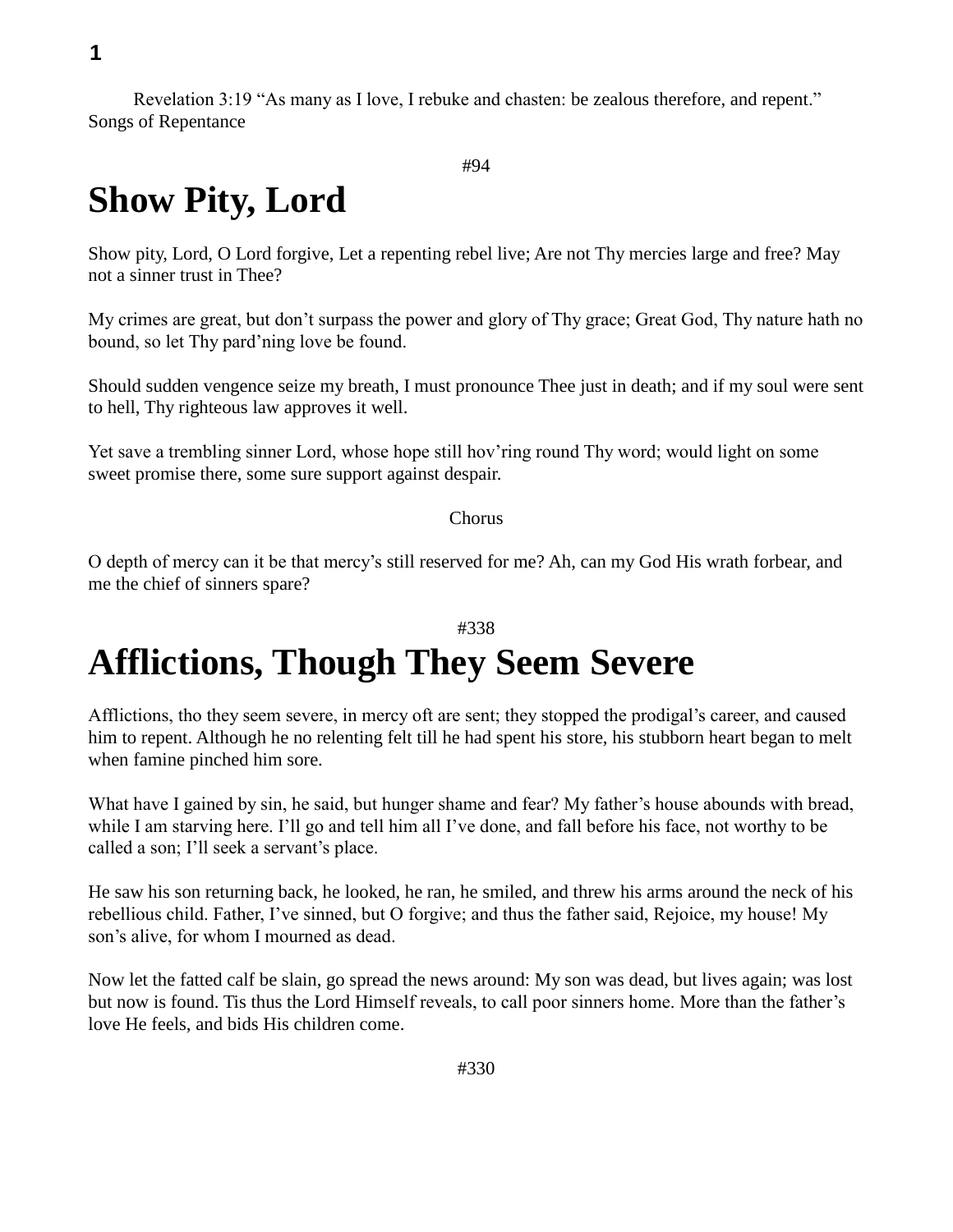### **Just As I Am**

Just as I am, without one plea, but that Thy blood was shed for me, and that Thou bidd'st me come to Thee, O Lamb of God, I come, I come!

Just as I am, and waiting not to rid my soul of one dark blot, to Thee whose blood can cleanse each spot, O Lamb of God, I come, I come!

Just as I am, tho tossed about, with many a conflict, many a doubt, fightings and fears within, without, O Lamb of God, I come, I come!

Just as I am, poor, wretched, blind, sight, riches, healing of the mind, yea, all I need in Thee to find, O Lamb of God, I come, I come!

Just as I am, Thou wilt receive, wilt welcome, pardon, cleanse, relieve. Because Thy promise I believe, O Lamb of God, I come, I come!

#### #415

## **Lord, I'm Unworthy**

Jesus my Savior, I'm coming right now. Humbly before Thee this moment I bow. Praying "forgive me for wrongs I have done." Lord, I'm unworthy to be called Thy son.

Always I'm doing that which I'd not do. I've been unfaithful, yes, I've been untrue. Still Thou hast loved me O merciful One. Lord, I'm unworthy to be called Thy son.

Tears fill my eyes now and I bow my head, knowing for me Thy life's blood Thou didst shed. Yet I have drifted; Thy way I did shun. Lord, I'm unworthy to be called Thy son.

#### Chorus

Lord, I'm unworthy to be called Thy son. Years I have wasted, so lost and undone; weeping, repenting, a beggar I come. Lord, I'm unworthy to be called Thy son.

#492

### **Come Unto Me**

Hear the blessed Savior calling the oppressed, "O ye heavy laden, come to Me and rest; Come, no longer tarry, I your load will bear. Bring me ev'ry burden, bring Me ev'ry care.

Are you disappointed wandring here and there, dragging chains of doubt and loaded down with care? Do unholy feelings struggle in your breast? Bring your case to Jesus, He will give you rest.

Have you cares of business, cares of pressing debt? Cares of social life or cares of hope unmet? Are you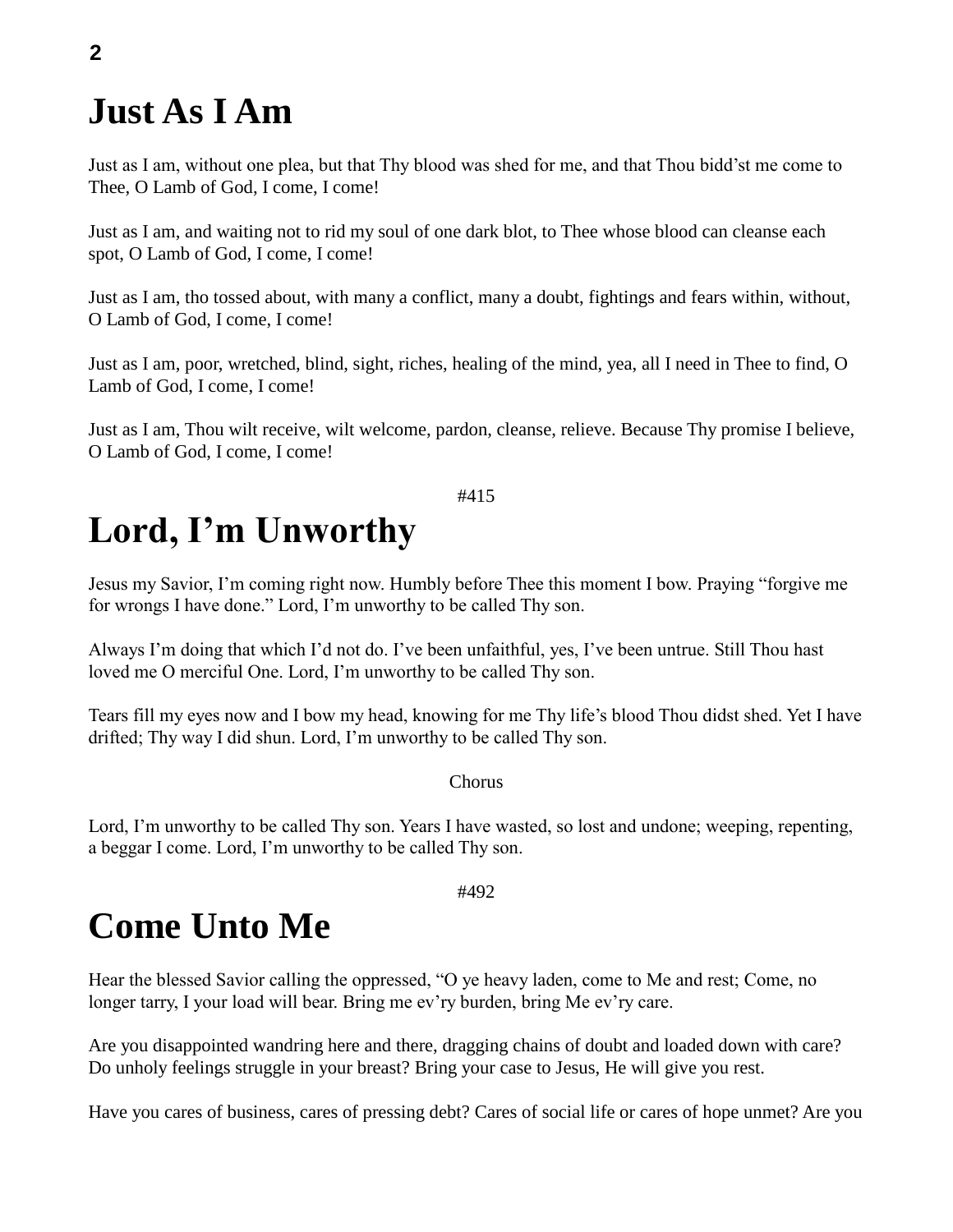by remorse or sense of guilt depressed? Come right on to Jesus. He will give you rest.

Have you by temptation often conquered been, has a sense of weakness bro't distress within? Christ will sanctify you, if you'll claim His best. In the Holy Spirit He will give you rest.

#### Chorus

Come unto Me, I will give you rest; take My yoke upon you, hear Me and be blest; I am meek and lowly, come and trust My might; come, My yoke is easy, and My burden's light.

### #482

## **How Oft, Alas! This Wretched Heart**

How oft, alas! This wretched heart has wandered from the Lord; how oft my roving thoughts depart, forgetful of His word!

Yet sovereign mercy calls return, dear Lord, and may I come? My vile ingratitude I mourn; O take the wand'rer home.

And canst Thou, wilt Thou yet forgive, and bid my crimes remove! And shall a pardoned rebel live, to speak Thy wondrous love?

Almighty grace, thy healing power how glorious, how divine! That can to life and bliss restore, so vile a heart as mine.

Thy pard'ning love, so free, so sweet, dear Savior, I adore; O keep me at Thy sacred feet, and let me rove no more.

# **Gadsby's Hymnal**

#### #1060

Weary of wandering from the Lord, and now made willing to return, I hear, and bow me to the rod; For now, not without hope, I mourn; There is an Advocate above, a Friend before the Throne of Love.

O Jesus! full of truth and grace, more full of grace than I of sin; Yet once again I seek Thy face; Open Thy arms, and take me in! All my backslidings freely heal. And love the faithless sinner still.

Thou know'st the way to bring me back, my fallen spirit to restore; O for Thy truth and mercy's sake, forgive, and bid me sin no more! The ruins of my soul repair, and make my heart a house of prayer.

Ah, give me, Lord, the tender heart, that trembles at the approach of sin; a godly fear of sin impart; Implant and root it deep within; that I may love Thy gracious power, and never dare to offend Thee more.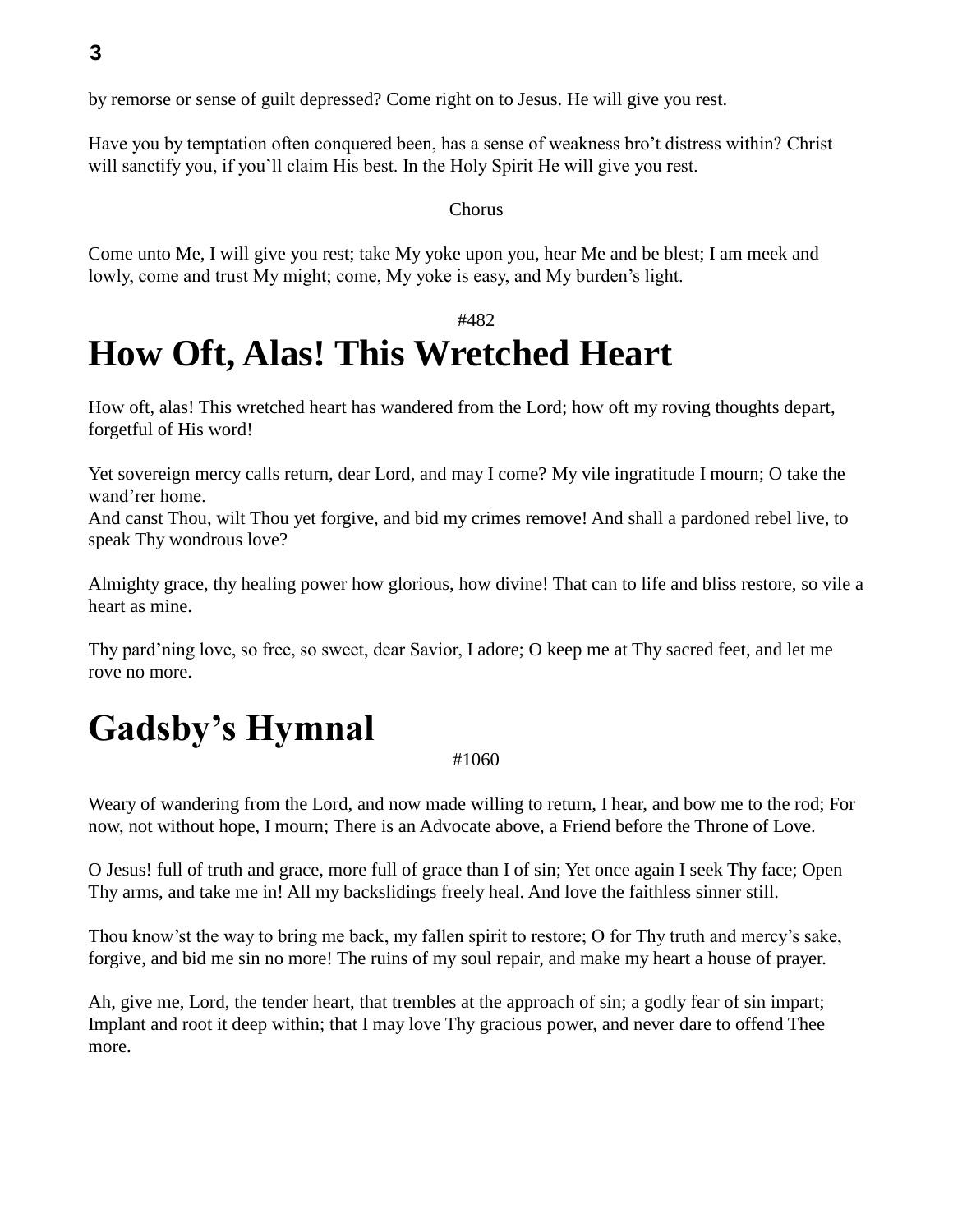# **Gadsby's Hymnal**

#### #1084

Ah, wretched, vile, ungrateful heart, That can from Jesus thus depart, Thus fond of trifles vainly rove, Forgetful of a Saviour's love!

In vain I charge my thoughts to stay, and chide each vanity away, In vain, alas! Resolve to bind this rebel heart, this wandering mind.

Through all resolves how soon it flies, and mocks the weak, the slender ties; There's nought except a power divine that can this roving heart confine.

Jesus, to Thee I would return, at Thy dear feet repentant mourn; There let me view thy pardoning love, and never from Thy sight remove.

#### **Gadsby's Hymnal** #1098

O God of mercy, hear my call; my load of guilt remove; Remove this separating wall, that bars me from Thy love.

Give me the presence of Thy grace, Then my rejoicing tongue shall speak aloud Thy righteousness, and make Thy praise my song.

No blood of goats, nor heifers slain for sin could e'er atone: The death of Christ shall still remain sufficient and alone.

A soul oppressed with sin's desert the Lord will ne'er despise; A humble groan, a broken heart, is our best sacrifice.

#301

### **Come, Humble Sinner**

Come, humble sinner, in whose breast a thousand tho'ts revolve; Come with your guilt and fear oppressed, and make this last resolve.

I'll go to Jesus, tho my sin high as a mountain rose; I know His courts I'll enter in, whatever may oppose.

Prostrate I'll lie before His throne, and there my guilt confess; I'll tell Him I'm a wretch undone without His sovereign grace.

I'll to the gracious King approach, whose sceptre pardon gives; But if I perish, I will pray, and only perish there.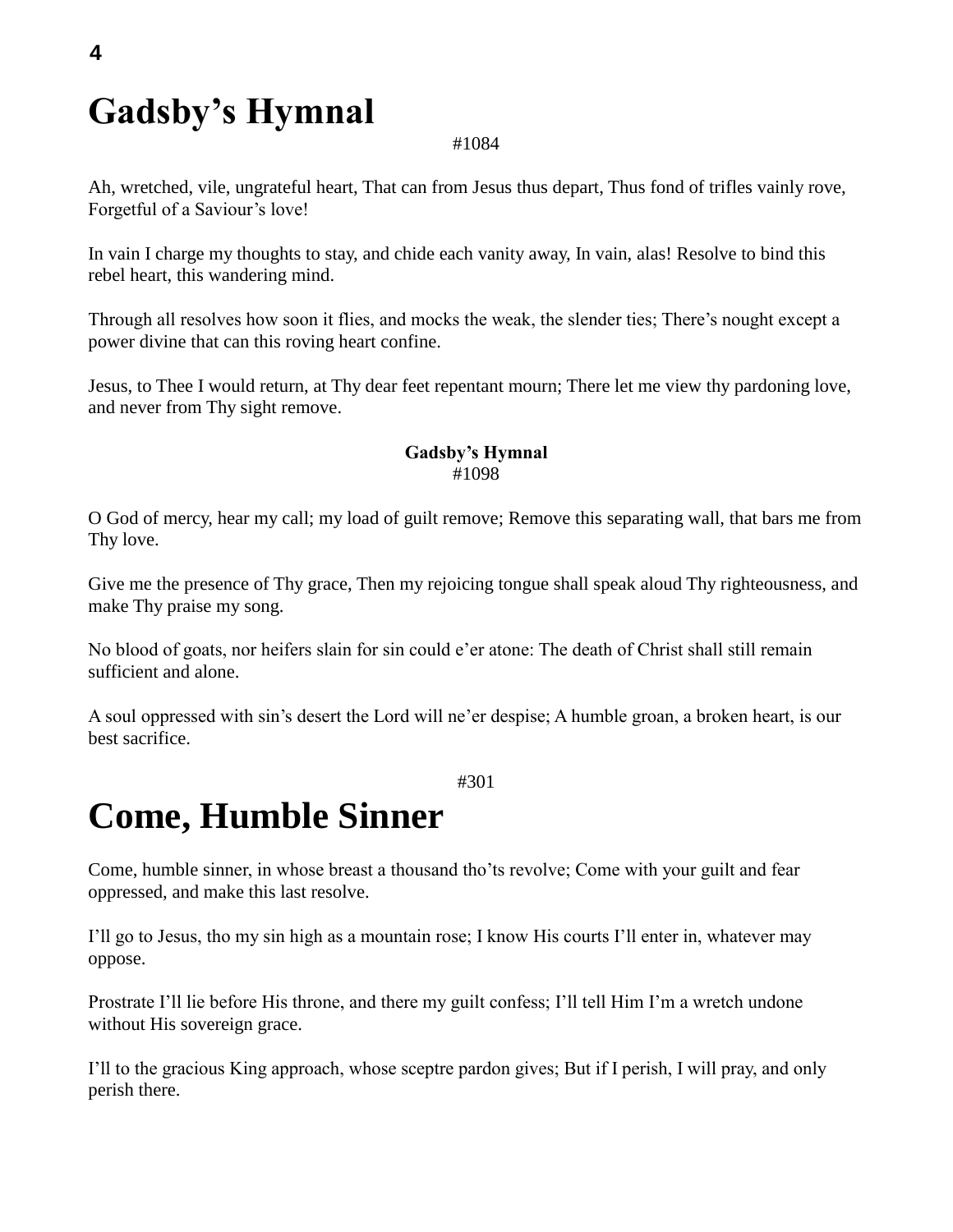I can but perish if I go; I am resolved to try; For if I stay away, I know I must forever die. \*\*\*\*\*\*\*\*\*\*\*\*\*\*\*\*\*\*\*\*\*\*\*\*\*\*\*\*\*\*\*\*\*\*\*\*\*\*\*\*\*\*\*\*\*\*\*\*\*\*\*\*\*\*\*\*\*\*\*\*\*\*\*\*\*\*\*\*\*\*\*\*\*\*\*\*\*\*

## **Songs and Verses of Songs Concerning the Blood of Christ**

E'er since by faith I saw the steam Thy flowing wounds supply, Redeeming love has been my theme, and shall be till I die.

Worldly pleasures once my dream, tempted by their gloss, till I saw the scarlet stream, dripping from the cross.

\*\*\*\*\*\*\*\*\*\*\*\*\*\*\*\*\*\*\*\*\*\*\*\*\*\*\*\*\*\*\*\*\*\*\*\*\*\*\*\*\*\*\*\*\*\*\*\*\*\*\*\*\*\*\*\*\*\*\*\*\*\*\*\*\*\*\*\*\*\*\*\*\*\*\*\*\*\*

### **A General Confession**

### **From the Episcopal Book of Common Prayer**

Almighty and most merciful Father; We have erred, and strayed from thy ways like lost sheep. We have followed too much the devices and desires of our own hearts. We have offended against thy holy laws. We have left undone those things which we ought to have done; And we have done those things which we ought not to have done; And there is no health in us. But thou, O Lord, have mercy upon us, miserable offenders. Spare thou those, O God, who confess their faults. Restore thou those who are penitent; According to thy promises declared unto mankind in Christ Jesus our Lord. And grant, O most merciful Father, for his sake; That we may hereafter live a godly, righteous, and sober life, To the glory of thy holy Name. Amen.

# **A Study of 2 Cor. 7: 10, 11**

2 Corinthians 7:10, 11, "For godly sorrow worketh repentance to salvation not to be repented of: but the sorrow of the world worketh death. For behold this selfsame thing, that ye sorrowed after a godly sort, what carefulness it wrought in you, yea, what clearing of yourselves, yea, what indignation, yea, what fear, yea, what vehement desire, yea, what zeal, yea, what revenge! In all things ye have approved yourselves to be clear in this matter."

This is called "godly sorrow" because God is the **Author** of it. He grants it; it is a free gift from Him. Even though we are obligated to repent, we cannot do so unless God enables us to. Some Scriptures which plainly show this are: Acts 5:31, "Him hath God exalted with his right hand to be a Prince and a Saviour, for to **give repentance** to Israel, and forgiveness of sins."

Acts 11:18, "When they heard these things, they held their peace, and glorified God, saying, Then hath God also to the Gentiles **granted repentance** unto life."

2 Timothy 2:25, "In meekness instructing those that oppose themselves; if God peradventure will **give them repentance** to the acknowledging of the truth…"

This is also called "godly sorrow" because God is the **Object** of it. John Gill says about this that, "it was a sorrow for sin, because it was committed against a God of infinite holiness, justice, and truth, goodness, grace, and mercy…" An individual who has godly sorrow says with David in Psalm 51:4, "Against thee, thee only, have I sinned, and done this evil in thy sight: that thou mightest be justified when thou speakest, and be clear when thou judgest."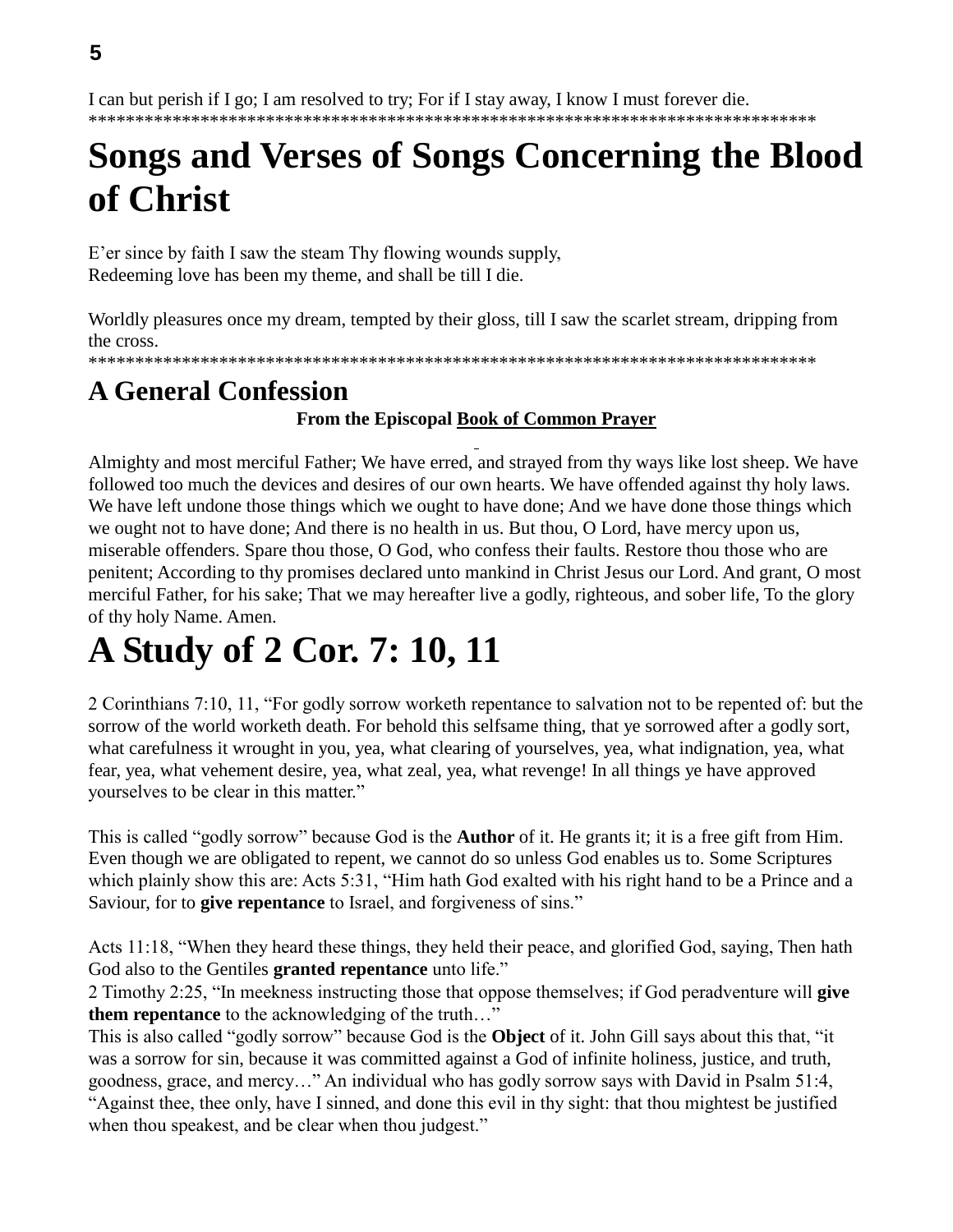This godly sorrow "worketh" repentance. Gill says that this repentance results "even in an ingenuous confession of sin, a forsaking of it, and in bringing forth fruits meet for repentance, in the life and conversation…"

The sorrow of the world worketh death. Gill says that "it is often nothing more than a concern for the loss of worldly things, as riches, honours, &c. or for a disappointment in the gratification of worldly lusts and pleasures…" Gill says again about this sorrow that "it works in the minds of men a fearful apprehension of eternal death, and, if grace prevent not, issues in it." Some examples of this sorrow of the world can be found in Cain, Judas, Ahithophel, and Pharaoh.

For Cain see Genesis 4:13, "And Cain said unto the LORD, My punishment is greater than I can bear." He was sorry for the consequences of his great sin, but this was not the godly sorrow of repentance.

For Judas see Matthew 27:3-5, "Then Judas, which had betrayed him, when he saw that he was condemned, repented himself, and brought again the thirty pieces of silver to the chief priests and elders, Saying, I have sinned in that I have betrayed the innocent blood. And they said, What is that to us? see thou to that. And he cast down the pieces of silver in the temple, and departed, and went and hanged himself." He could not live with the tremendous guilt. However, not being a child of God he did not turn to the Lord in true repentance. The sorrow of the world drove him to death.

For Ahithophel we turn to 2 Samuel 17:23, "And when Ahithophel saw that his counsel was not followed, he saddled his ass, and arose, and gat him home to his house, to his city, and put his household in order, and hanged himself, and died, and was buried in the sepulchre of his father." Pharaoh confessed his sin more than once, but it was obviously not a confession brought about by godly sorrow, which had led to true repentance. Rather, he made his confessions only when he was under intense pressure, and, when the pressure was off, he went back to his old ways. Exodus 9:27, "And Pharaoh sent, and called for Moses and Aaron, and said unto them, I have sinned this time: the LORD is righteous, and I and my people are wicked." This looks like a good confession but his subsequent actions and words shows that it did not represent true repentance. He made a similar confession after this in Exodus 10:16. "Then Pharaoh called for Moses and Aaron in haste; and he said, I have sinned against the LORD your God, and against you."

Sometimes people are so hardened in sin that they won't repent in any sense of the word, even though they may be in torment. We can see this in Revelation 16:9-11, "And men were scorched with great heat, and blasphemed the name of God, which hath power over these plagues: and they repented not to give him glory. And the fifth angel poured out his vial upon the seat of the beast; and his kingdom was full of darkness; and they gnawed their tongues for pain, And blasphemed the God of heaven because of their pains and their sores, and repented not of their deeds."

A consideration of this should make us pray for God to turn us and to grant us true repentance as Ephraim did long ago. We read of him in Jeremiah 31:18, 19, "I have surely heard Ephraim bemoaning himself thus; Thou hast chastised me, and I was chastised, as a bullock unaccustomed Surely after that I was turned, I repented; and after that I was instructed, I smote upon my thigh: I was ashamed, yea, even confounded, because I did bear the reproach of my youth."

We must remember that even though we cannot repent unless God grants us repentance, it is still our